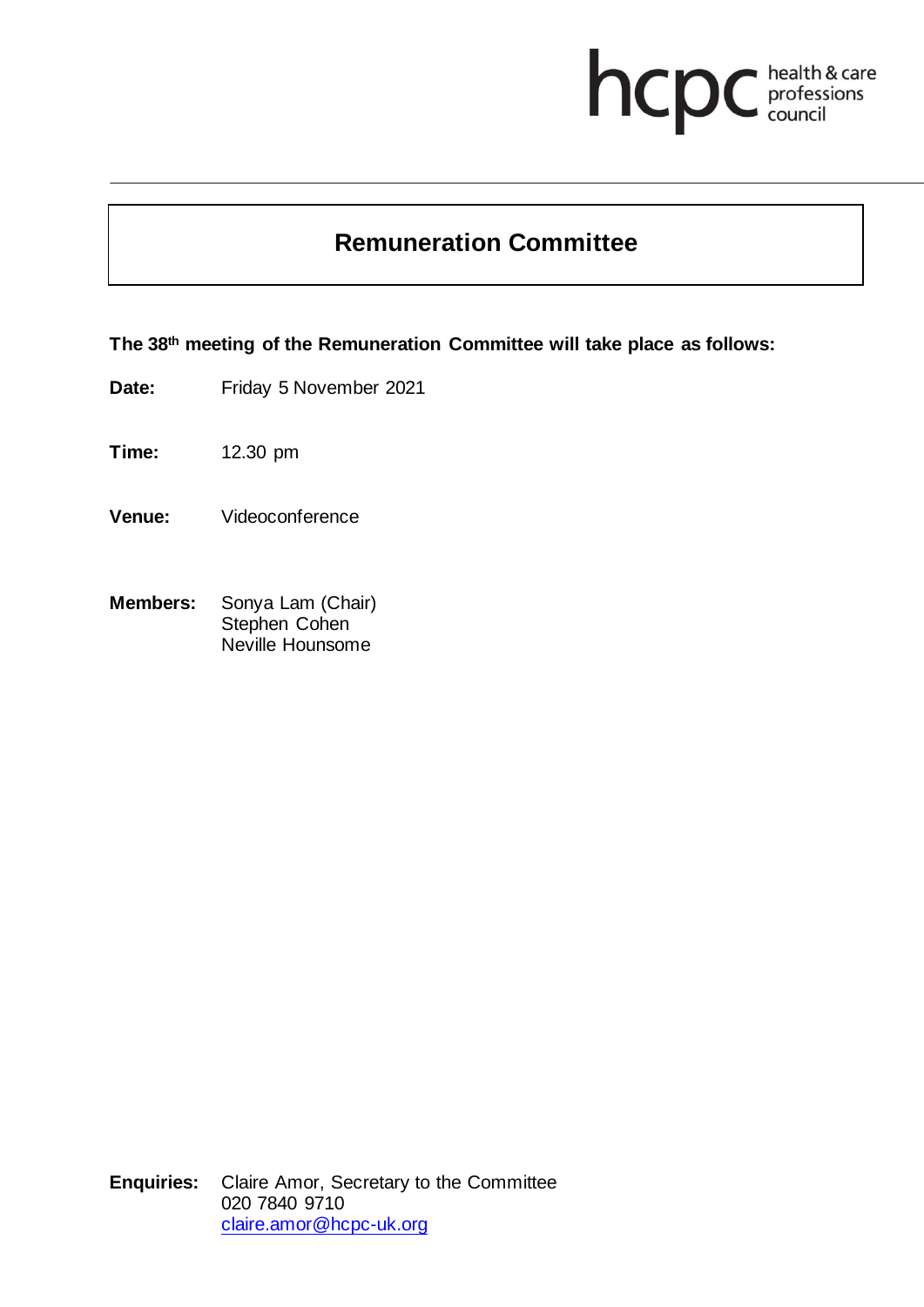### Public Agenda

| $\mathbf 1$ | <b>Chair's welcome</b>                                                                                                                             | verbal                          |
|-------------|----------------------------------------------------------------------------------------------------------------------------------------------------|---------------------------------|
| 2           | Apologies for absence                                                                                                                              | verbal                          |
| 3           | Approval of agenda                                                                                                                                 | verbal                          |
| 4           | Declaration of members' interests                                                                                                                  | verbal                          |
| 5           | <b>Public minutes of the Remuneration Committee meeting of</b><br><b>12 March 2021</b><br>For approval<br>Claire Amor - Secretary to the Committee | enclosure 1<br><b>REM 10/21</b> |
| 6           | <b>Matters arising</b><br>To note<br>Claire Amor - Secretary to the Committee                                                                      | enclosure 2<br><b>REM 11/21</b> |
| 7           | <b>Expense Policy Review</b><br>For approval<br>Fatma Ali - Head of HR                                                                             | enclosure 3<br><b>REM 12/21</b> |
| 8           | Any other business<br>Previously notified and agreed by the Chair.                                                                                 | verbal                          |
| 9           | Date and time of next meeting<br>20 October 2022, 10am                                                                                             | verbal                          |

#### 10 **Resolution**

The Committee is invited to adopt one or more of the following: 'The Committee hereby resolves that the remainder of the meeting shall be held in private, because the matters being discussed relate to one or more of the following;

- (1) information relating to a registrant, former registrant or applicant for registration;
- (2) information relating to an employee or officer holder, former employee or applicant for any post or office;
- (3) the terms of, or expenditure under, a tender or contract for the purchase or supply of goods or services or the acquisition or disposal of property;
- (4) negotiations or consultation concerning labour relations between the Council and its employees;
- (5) any issue relating to legal proceedings which are being contemplated or instituted by or against the Committee or the Council;
- (6) action being taken to prevent or detect crime or to prosecute offenders;
- (7) the source of information given to the Committee in confidence; or
- (8) any other matter which, in the opinion of the Chair, is confidential or the public disclosure of which would prejudice the effective discharge of the Committee's or Council's functions.'

| Item | Reason for Exclusion |
|------|----------------------|
|      |                      |
|      |                      |